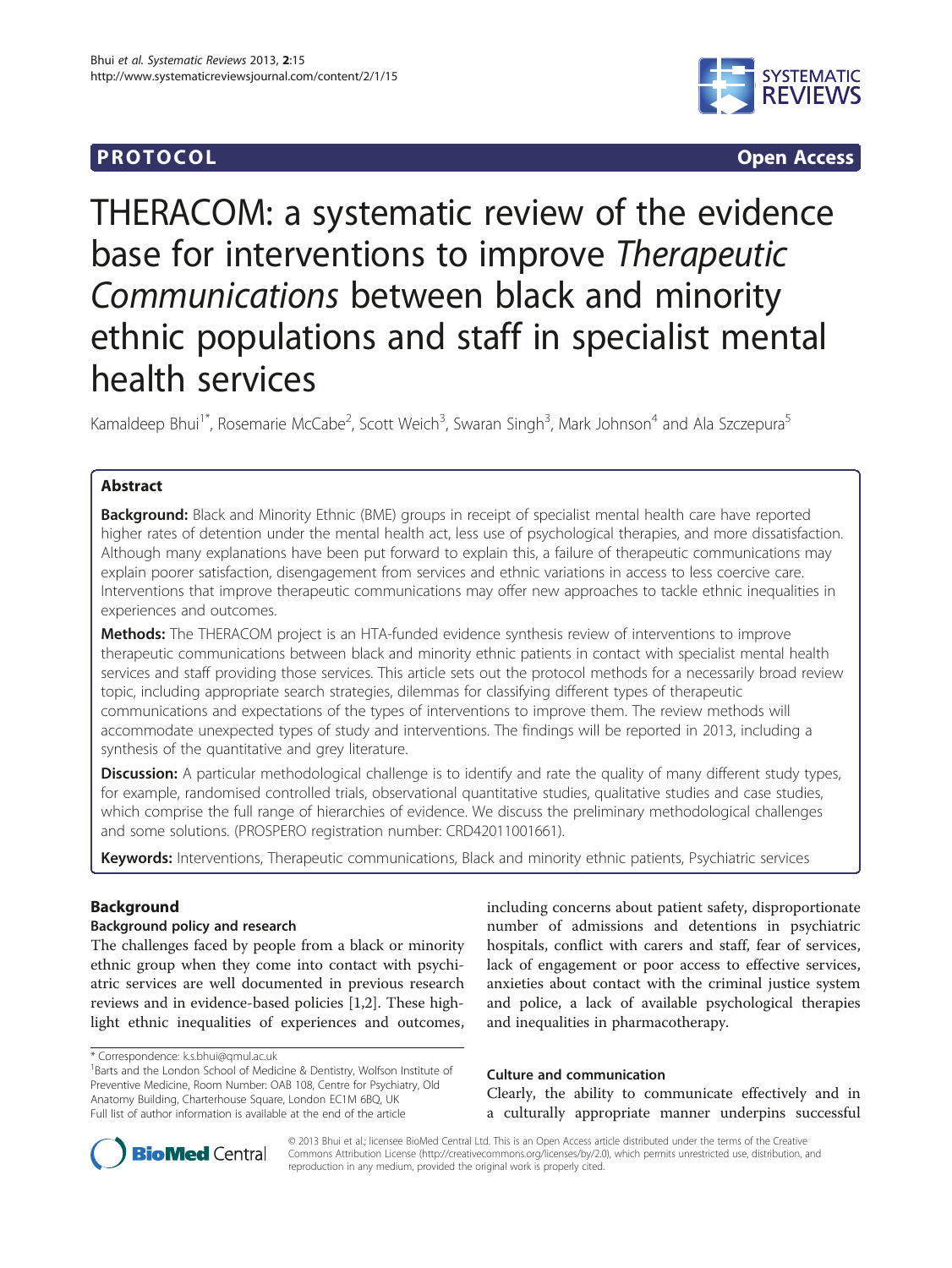diagnosis and therapy. For example, linguistic isolation at the time of illness can lead to further anxiety and uncertainty in communication during assessment, diagnostic practice and clinical decision-making. Inappropriate use of family or friends as an interpreter to address this issue may still undermine precise assessment; use of bilingual professionals or interpreters with special expertise in mental health settings can improve this [[3-5](#page-10-0)]. However, dissatisfaction and inequalities are also prominent among Anglophone migrants and other people from BME groups who speak English [\[4](#page-10-0),[5](#page-10-0)].

Therefore, the causes of dissatisfaction with care, failure to engage with services or accept treatment, and fears about safety may be explained by inherent communication problems that reflect different underlying assumptions and expectations about the causes and treatments of mental and emotional distress [\[6](#page-10-0)]. Ineffective communication and failed negotiation because of these differences may then lead to a feeling of not being understood, omissions of important information from the clinical assessment, conflict with staff, disengagement and/or a failure to take up interventions [\[6,7](#page-10-0)]. This may lead to more severe and more frequent episodes of illness and in turn the use of coercion, which is also associated with a higher rate of adverse incidents. Such a cycle undermines the therapeutic potential of existing care practices and processes, but may also add additional burdens on the mental health of service users. Thus, improving therapeutic communications may permit maximum benefits to be realised from existing care and services, improve safety and avoid adverse incidents in care.

Effective communication is central to psychiatric assessment, diagnosis, engagement and treatment, and ultimately recovery [[6,7\]](#page-10-0). Effective communication has proven more difficult to achieve where there are differences in culture or language between those delivering and receiving care [\[6](#page-10-0)]. Of course, communication difficulties might also arise from any encounter between a patient and professional because of differences in age, gender, social status or perceived power status. However, cultural differences between patient and professional add additional challenges, for example, the ability of the professional to:

- identify with and empathise with a patient from a different culture [\[8,9\]](#page-10-0)
- understand symbolic and metaphorical language that varies by culture [\[10](#page-10-0)]
- understand differing expectations of health care professionals in different countries and cultures (e.g. authoritarian versus egalitarian approaches, medication as treatment rather than discussing emotional issues) [[11\]](#page-10-0);

 appreciate the differences in illness perceptions and explanatory models of patients from different cultures [[6\]](#page-10-0).

Cultural factors amplify the limitations of therapeutic communications and are of importance given the potential to compound inequalities in the social determinants of illness and to perpetuate inequalities in health care outcomes following contact with health systems [\[11-13](#page-10-0)]. Therapeutic communication can be central to reducing inequalities. For example, Lorenz and Chilingerian, using visual supports for communication, have recently argued that these help address inequalities and gender disadvantage by introducing a more 'fair process' of assessment [[14\]](#page-10-0). They define a fair process as one that involves patients in a collaborative approach to explore diagnostic issues and treatments, explains the rationale for decisions, sets expectations about roles and responsibilities, and implements a core plan and ongoing evaluation. Fair process opens the door to bringing patient expertise into the clinical setting and the work of developing health care goals and strategies. Although improved therapeutic communication is at the heart of this fair process, the evidence base to support professionals in achieving this is currently scattered across a number of disciplines and based on different theoretical models. There is a therefore a need to pull this evidence together and appraise its quality in the main areas highlighted in the research brief.

## Cultural competency

One proposed solution has been the dissemination of 'cultural competency' training [\[15\]](#page-10-0). A review of the international literature on cultural competency suggests that it is best conceptualised as a systemic and deep-seated process of change in both organisations and professional practice [[16\]](#page-10-0). This requires a change in the attitudes of staff and a change in the way they assess, diagnose and treat people with different expectations and perceptions about what is illness and what is recovery. At an organisational level, changes required include developing values that are more welcoming of culturally diverse populations and changes in management styles and HR practices that reflect an understanding of the influence of culture on communication. Alongside these macrolevel interventions, educational solutions have been proposed including training to address individual staff attitudes and stereotypes, in order to permit staff to work more effectively with culturally diverse populations. However, the complex introduction of change at an individual and organisational level, linked by changing values and attitudes, has not been widely applied in the UK. Short-term educational solutions have been more popular and therefore more widely reported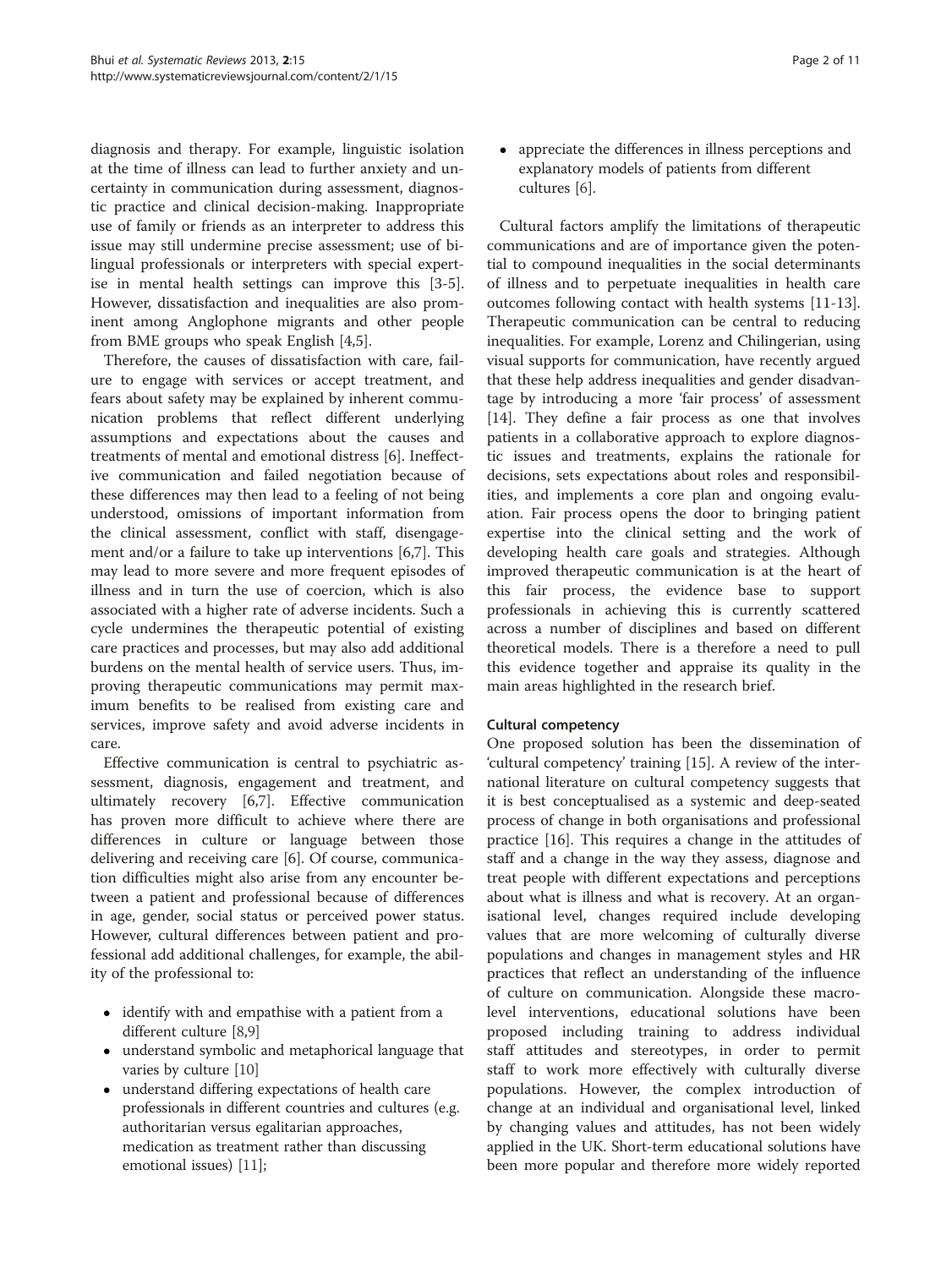in the literature. These have varied in quality and focus, with some attending to communication, some to clinical skills and practices, some to the attitudes of practitioners and their cultural biases, and some to specific groups such as faith groups, refugees, migrants, gypsies, or racialised groups. This has made the development of a robust evidence base problematic.

Some cultural competency training has included information on race equality and recruitment legislation mainly to ensure compliance. The Department of Health rolled out a race equality and cultural competency framework to address stigma, race equality and cultural factors [[17](#page-10-0)]. This attempted to present communication issues and sensitivity to stereotypes according to race and culture, but included a limited focus on clinical assessment, diagnosis or specific treatment strategies. Bennett et al. mapped cultural competency training and its content in the UK and concluded there was insufficient attention to clinical interventions and to racial issues, suggesting instead that non-therapeutic communication issues were more prominent in the literature [[15\]](#page-10-0). A systematic review of the international literature on cultural competency interventions in mental health settings has similarly identified few evaluations, and none with patient reported outcomes [[16\]](#page-10-0). A systematic review of therapeutic communications is necessary to synthesise the findings across these many approaches and identify lessons for policy, practice and research.

## Narratives, ethnography and diagnosis

The meaning a person assigns to an illness may be quite different from the formulation of the health professional [[18\]](#page-10-0). This issue is not confined to the UK and reflects fundamental differences across national, cultural, ethnic and religious groups in the way mental distress and illness is understood and defined, and related to expectations of recovery and treatment [[19,20\]](#page-10-0). Canales et al. describe 'narrative interaction', sharing of personal stories, as a form of therapeutic communication that permits the gendering of inequalities to be addressed in nursing practice [[12\]](#page-10-0).

Making a more detailed assessment of patients' illness models is advocated by some medical anthropologists; for example, 'mini-ethnography' has been used in the clinical assessment in cultural consultation [\[9](#page-10-0)]. Studies of cultural consultation have demonstrated improvements in diagnostic precision, diagnostic depth and care plans. Attempts to introduce ethnography in the diagnostic process have led to support for a 'cultural formulation', which is highlighted in the diagnostic and statistical manual (DSM-IV, 4th edition) [[21\]](#page-10-0). This advocates that assessment includes ethnography and narrative by asking questions about cultural identity and explanatory models. Explanatory models in the anthropology literature are similar to illness perceptions reported in the psychology literature, and both refer to concepts about what causes illness, what it is called, who might help in recovery and what expectations there are of potential carers. In addition the cultural formulation also asks about psychosocial factors and brings the clinician's perspective into play by openly seeking comment on interpersonal interactions before seeking an overall judgement about diagnosis and formulation. Although cultural formulation has been reported to be helpful in clinical practice, the published literature mainly contains qualitative and descriptive papers, including case reports; evaluative studies may only appear in the grey literature. Other developments in the UK include a conflict resolution and mediation approach pioneered by Kilshaw et al. [[22\]](#page-10-0) and a cultural consultation service that is collecting pilot data on workforce development, cultural competency and organisational narratives of care and communications; the data will show if these influence care practices [[22,23\]](#page-10-0). At the heart of these approaches, ethnography, patient narratives and negotiations of meaning seem to be the key ingredients that benefit patients in these pioneering services [[24](#page-10-0)].

## **Methods**

#### Aims and objectives

We shall conduct a systematic review of the research evidence on interventions to improve 'therapeutic communication' among black, minority and ethnic (BME) patients receiving specialist psychiatric care and the professionals who deliver that care.

Within this overall aim, our specific objectives are:

- (1)To review the published evidence as well as unpublished 'grey' literature and unreported research in order to identify promising interventions to improve 'therapeutic communication' for BME patients receiving specialist psychiatric care. Our initial analysis has identified that interventions of interest can broadly be defined as those that:
	- (a) aim to improve outcomes from existing care through mediation, better understanding and take up (for example, by psycho-education that enhances communication);
	- (b)seek to manage divergent views, conflict and differing explanatory models and illness perceptions through negotiation and mediation;
	- (c) employ cultural consultation models and other narrative based or ethnographic methodologies;
	- (d)involve methods proposed within the social sciences or communications studies, for example, linguistics, but applied to health and social care;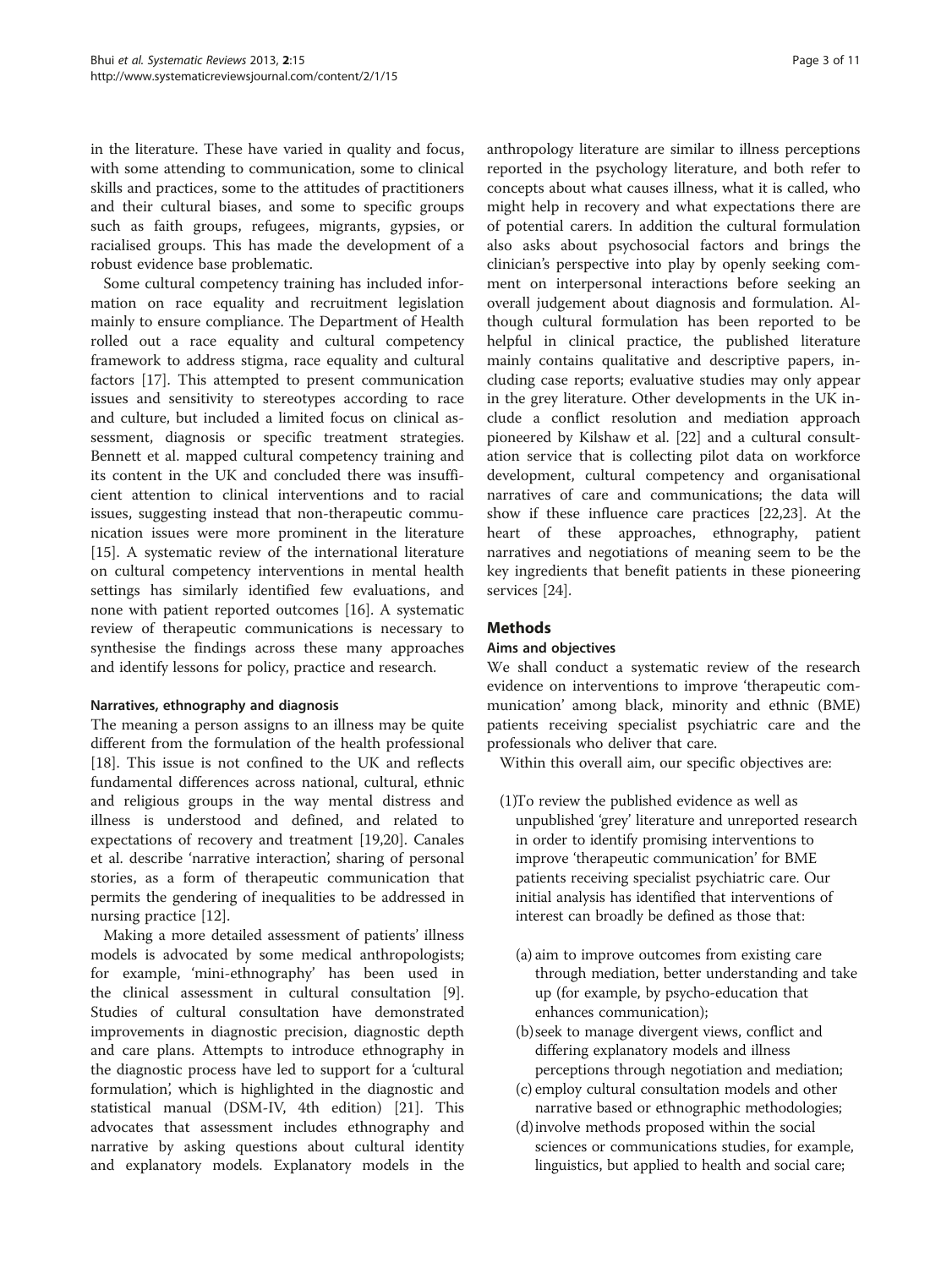- (e) apply cultural competence interventions that aim to improve communication;
- (f ) improve two-way communication as a therapeutic tool through technology (e.g. NHS direct, telemedicine, email).
- 2) To report evidence on effectiveness, quality and costeffectiveness using measures of patient reported outcomes, symptoms, (dis)engagement with care, cost, safety, rates of adverse incidents (including the use of compulsion such as sectioning or physical restraint) and/or use of other interventions (including medication).
- 3) To identify and describe the elements of identified interventions.
- 4) To produce recommendations for practitioners and policy makers for different service contexts, patient groups and illnesses.
- 5) To identify key evidence gaps and highlight future primary research required to address these.

#### Review overview

The review will be carried out through a systematic examination of the relevant literature. In so far as is possible, it will conform to the methods and standards of the Cochrane Collaboration [[25](#page-10-0)] but permit review of this protocol where appropriate [\[26](#page-10-0)]. It is likely that we will be reviewing a broad range of study designs so a slightly more flexible approach may be more appropriate. Previous work has also found that many studies for review (up to 50%) in areas such as this are found by snowballing [[27\]](#page-10-0). Thus, we will use the principles advocated by the Cochrane and Campbell Collaborations and adapt these for the much broader range of study designs likely to be of interest in relation to assessing the evidence on interventions seeking to improve therapeutic communication amongst black, minority and ethnic (BME) patients receiving psychiatric care. The aim will be to identify qualitative and quantitative research evidence on promising interventions and the elements that appear most important in contributing to their success. The research team's experience of systematic reviews of ethnicity and health-related studies, particularly observational and qualitative studies, is a significant strength in undertaking this work. For example, we have completed a systematic review of pathways into care and ethnicity [[28](#page-10-0)-[30\]](#page-10-0), personality disorder and ethnicity [\[31](#page-10-0)], chronic fatigue and ethnicity [[32](#page-10-0)], communication in health care and implications for ethnic minorities and migrants [[5](#page-10-0)], cultural competence in mental health care [[16\]](#page-10-0), a review of involving patients in the planning and development of health care [\[33](#page-10-0)], self-harm and ethnicity [[34\]](#page-10-0), ethnicity and the mental health act [[35](#page-10-0)], and costs of interpreters to the NHS [\[36](#page-10-0)].

A protocol for review, as detailed as possible, will be defined at the outset of the study (see below). This will allow the development of initial search strategies and inclusion criteria, and rules of validating these criteria and indicators of methodological quality [\[37\]](#page-10-0). The protocol may be broadened as the project progresses. For example, research quality indicators may need to be expanded and further refined in the course of a review of this nature, not least because of the range of methods that studies may utilise.

The review process will consist of three separate stages: literature search; data extraction; synthesis.

#### Review framework

Following discussion, the Steering Group will agree on a series of key search terms to be used in the review together with the time scale over which literature will be reviewed. Key aspects will be identified and used to develop a review framework. The review framework will consider and reach agreement on the following:

#### Interventions

At the outset, we define 'therapeutic communication' as any conversation (face-to-face or technology assisted) that is undertaken using a pre-defined model that seeks to improve understanding, engagement and therapeutic outcomes. For communication in health care to be therapeutic, it must involve a relationship and exchange of ideas between a patient and professional helper, be patient centred and engaging in order to influence the patient's emotional world, and directed by the professional using expertise and skill. Therapeutic communications include all interactions that enable people in distress to resolve conflicts, divergent expectations, traumatic histories and adverse life events, and to overcome distress and also take up offers of help.

In this review we are specifically interested in all interventions seeking to "improve therapeutic communication amongst BME patients receiving psychiatric care" (e.g. conflict resolution, cultural consultancy, cultural competence and others as yet undefined). These improvements may be aimed at either individuals or populations. Care may be delivered by psychiatrists, GPs, psychologists, nurses or any other professional as long as it is in specialist psychiatric care as set out in the research brief.

Interventions to promote therapeutic communication will be broadly defined as those that:

- employ mediation to enhance mutual understanding and respect to improve engagement with care;
- seek to manage divergent views, conflict, and differing explanatory models and illness perceptions through negotiation and mediation;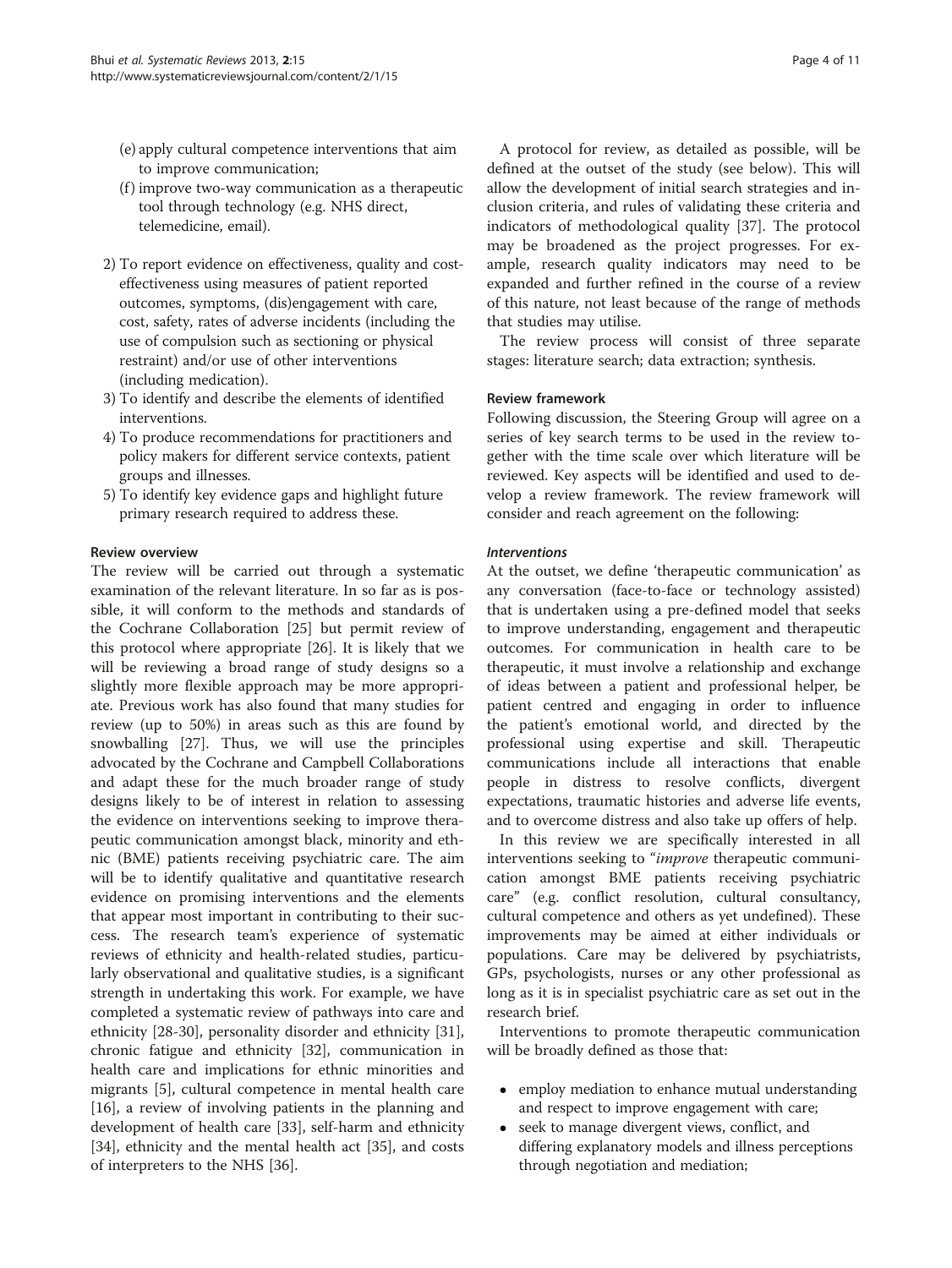- include narrative-based interventions that place the service user and patient perspectives at the heart of consultation, assessment and treatment
- employ cultural consultation models (e.g. the model originating from McGill, Canada)
- apply cultural competence interventions focussed on communication
- any of these processes delivered face to face or through two-way real-time communication technologies (e.g. NHS direct or other support systems, telemedicine, email)
- any new methodology or process for improving therapeutic communications that is not captured by the above, but is suited for BME populations in psychiatric care, and is identified in the literature meeting inclusion/exclusion criteria.

We specifically will not be reviewing the literature on interventions that are considered to be therapeutic communications themselves, such as psychological therapies or music therapies, unless the research evidence focuses on interventions that might improve therapeutic communications, specifically for BME patients.

#### Patient populations

We are interested in all studies that can provide evidence on how to improve therapeutic communication with BME psychiatric patients in the setting of specialist psychiatric care. Key populations will include all age groups (young people, adults and the elderly) from ethnic groups known to be particularly prominent in health care settings in the UK (namely people from Indian, Pakistani, Bangladeshi, Sri Lankan, Black Caribbean, Black British, Black African, Irish and Chinese backgrounds). However, if identified, we will include data on other ethnic minorities in the UK, e.g. East Europeans.

Although the international literature on minority groups in other countries may not be directly relevant (e.g. African Americans in the USA), it may contain data on approaches to improve therapeutic communication that offer useful insights. Therefore, rather than excluding literature from other countries or national groups, we will, at a first screen, include literature specifically focussed on minorities and migrants in all countries as long as a paper meets our inclusion criteria.

#### Types of research evidence

We will include the full range of experimental (e.g. randomised controlled trials, controlled clinical trials, controlled before and after studies, interrupted time series, before and after, and pilot intervention studies), epidemiological (e.g. case control, cohort, ecological, descriptive and case series) and qualitative (e.g. interview, focus group and ethnographic) study designs. We are also interested in any underpinning theoretical literature of relevance to the success of particular interventions. In addition, we will map all relevant ongoing research projects.

#### Review outcomes

The review outcomes will include a description of promising interventions to improve therapeutic communications and their components; information on mediators or moderators of effects will be captured.

Measures of effectiveness and efficacy of these interventions will be gathered so that the impacts of interventions can be compared and contrasted, alongside a synthesis of evidence of effectiveness and efficacy. Effectiveness and efficacy might be assessed by patient and staff satisfaction, therapeutic outcome measures using patient reports or symptom-based measures, adherence rates, rates of adverse incident reporting, rates of coercive interventions (e.g. medication, sectioning or restraint), rates of disengagement from care, and measures of inequalities by ethnic group in patient outcomes and experiences. These and additional outcomes will be iteratively gathered during extraction and charted so that studies with different outcomes can be contrasted.

Recommendations will be produced for primary research to address important evidence gaps as well as improve the evidence base on any identified interventions that show promise or significant benefits. Further research might also be directed to understand the mechanisms of effectiveness and efficacy, and suitable designs will be recommended, depending on the existing knowledge base in the literature review.

#### Literature searches

We will identify all relevant published peer-reviewed work, grey literature and research in progress. Searches will be conducted at the outset of the review and updated to capture more recent material prior to production of the final report. Literature searches will be conducted by a trained information scientist at the Centre for Evidence in Ethnicity, Health and Diversity (CEEHD), Warwick, and a researcher and Librarian at QMUL.

There will be no restriction on language as long as an English language abstract is available for preliminary assessment. Those articles judged to be potentially relevant will be translated. The team have access to an international network of researchers working in the same area, and translations of the small number of non-English articles will be undertaken through existing research networks and learned societies.

The component academic bases, Queen Mary, University of London, University of Warwick and De Montfort,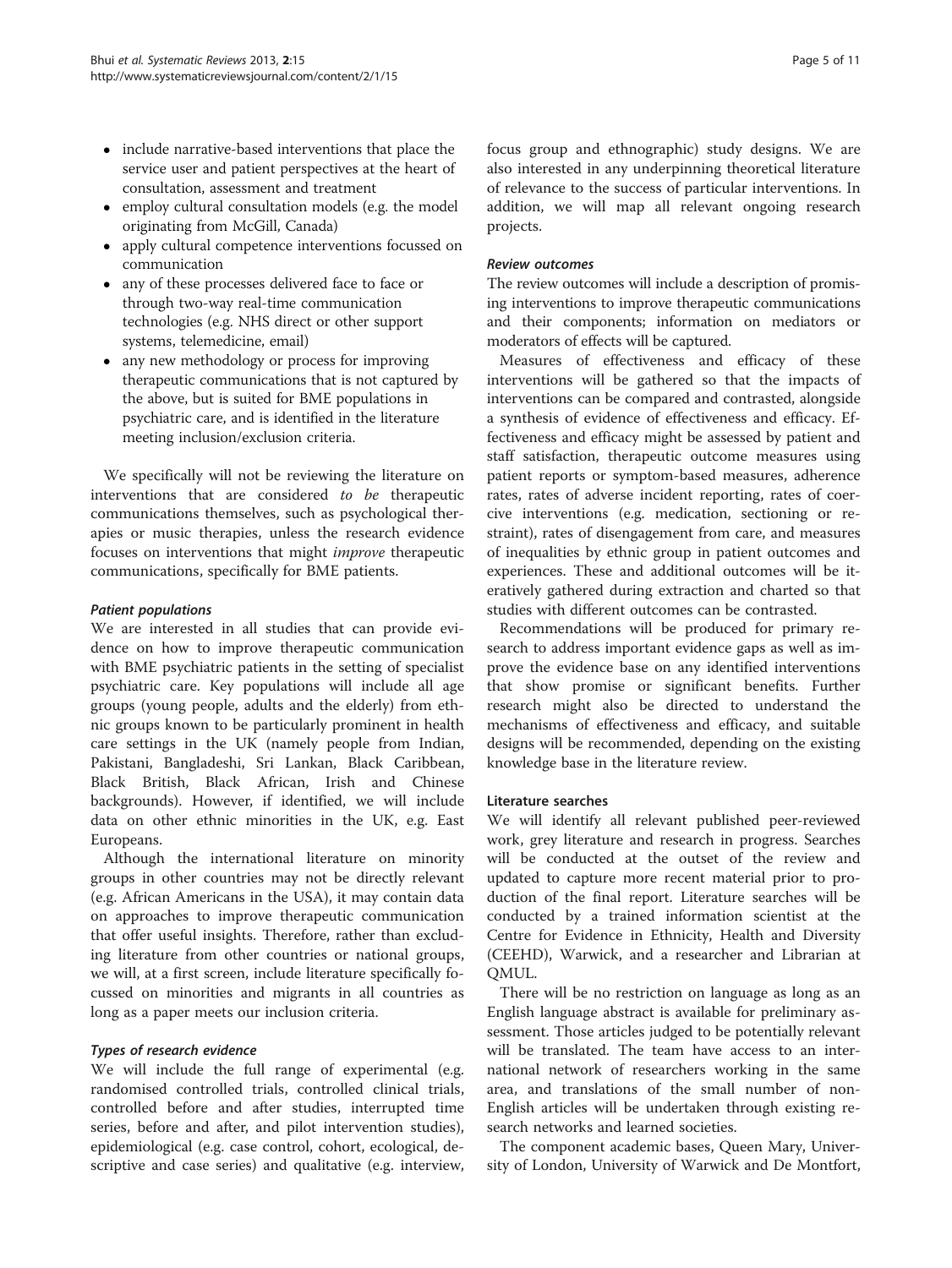have special collections of 'ethnic health' relevance, either through courses delivered by these universities or because of specialist collections kept within their research centres, given the nature of the research priorities of the universities and colleges. University of London also has specialist collections associated with School of African & Oriental Studies (SOAS), and the King's Fund Library in London also hosts an ethnic health library. Warwick hosts CEEHD.

## Published articles

Electronic databases will be searched using an optimal combination of MeSH terms to identify all relevant peer-reviewed literature. Since the relevant literature crosses several disciplinary boundaries, it will be important to conduct searches on a range of general as well as specialist databases. Search terms will be adapted for the various databases as in our previous reviews.

## Search strategy

The preliminary search strategies will be finalised in 3 months. Additional file [1](#page-9-0): Annex A1 provides an example of a search strategy developed for MEDLINE to capture articles referring to BME groups; this strategy has been adapted for use in other databases in which articles are indexed differently. Additional file [1](#page-9-0): Annex A2 presents indicative results from a preliminary search based on specific key words. Application of filters reduces the 73,892 articles on general therapeutic communications (e.g. intervention/ethnicity) to 103. There is an even larger number of articles on 'cultural consultation' (649,950), although the evidence base is more limited for 'cultural mediation' (1,233) or 'conflict resolution' (7,089). Once again, application of filters reduces the final number of articles. The preliminary search strategies will be refined with our librarian and information scientist and reviewed to maximise the yield as the review progresses. All searches will be repeated at month 12 to identify any new publications.

#### **Databases**

The databases to be searched include: MEDLINE, PsychInfo, Embase, ASSIA (applied social science index), Cochrane database of systematic reviews, Campbell Collaboration, ACP Journal Club, Cochrane Central Register of Controlled Trials, Cochrane Methodology Register, Allied and Complementary Medicine, CINHAL, British Nursing Index, Health Management Information Consortium, Social Science Citation Index, SocialCareOnline and NHS Evidence collection on ethnicity and health. We will also search university databases for PhD theses (ProQuest assisted) and MSc theses in specialist centres on ethnicity and health. These databases will be searched from inception to 31 January 2012 (proposed start date), and the entire search strategy adopted will be repeated at 12 months.

#### Grey literature

There is likely to be an important body of relevant information contained within the grey literature, including unpublished reports and papers containing relevant information on interventions For unpublished and grey literature, standard database searches will be replaced by a variety of strategies, including 'hand-searching' of more recent (last 10 years) issues of journals on ethnicity and health, and journals on communications and 'cascadesearching', and by searching specialist collections at the Centre for Evidence in Ethnicity, Health and Diversity (CEEHD), King's Fund, NHS library on ethnicity and health, HTA, NICE, Royal College of Psychiatrists and Medical Foundation for the Care of Victims of Torture. Our recent reviews have also successfully used various web-based sources (e.g. Google, NHS Evidence) to identify reports that are not published in terms in conventional research or professional journals.

#### Expert networks

Expert networks will be invited to (1) identify omissions in the searches and put forward candidate papers and (2) volunteer research work that is unpublished or in progress.

The applicants and collaborators are in networks in the UK, EU and beyond. Experts will be sent personal invitations to comment on any omissions and to respond to a call for evidence, unpublished data or reports. Experts will be drawn from the Social Perspective Network, specialist email discussion groups (CLAS in the US, Jiscmail in the UK), World Association of Cultural Psychiatry, World Psychiatric Association (Transcultural Section) and the COST EU network on migration and mental health (MigHealth.Net). Community groups and charities will also be contacted to identify materials in community-based collections.

#### Research in progress

Capturing research in progress will be especially important for areas of rapidly expanding practice and research, for example, telemedicine. We will search for research in progress on the National Research Register (US) and the NHS Research Register (UK), both accessible via the British Library. Ongoing trials will be identified through national websites and by writing to the lead author of recent intervention studies in related areas.

#### Bibliography search

The references of all relevant publications will be reviewed and forward and backward citation tracked.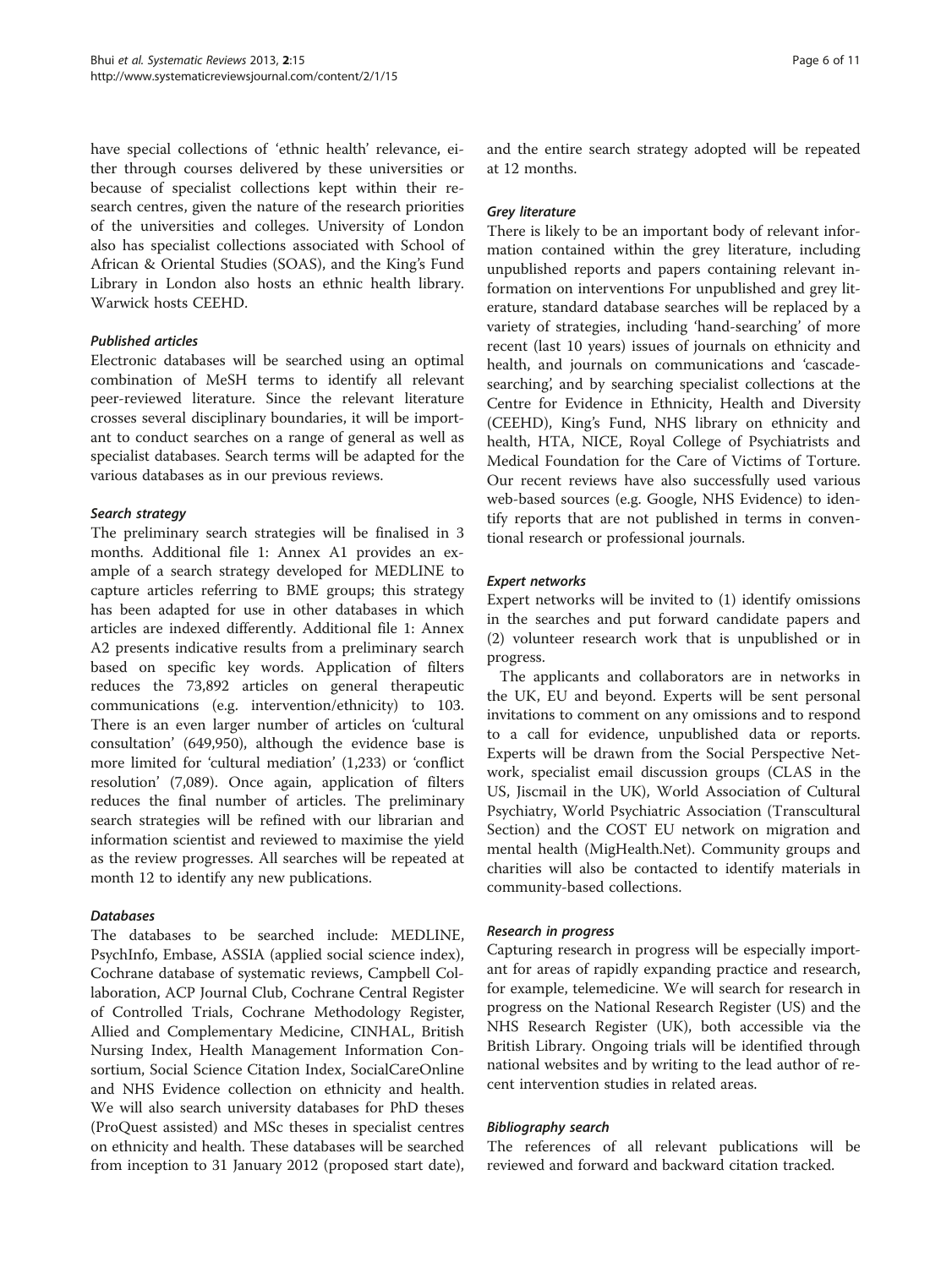#### Selection of material for inclusion in review

The following three-stage approach will be adopted for filtering the large number of papers and other material identified above.

#### First stage: abstract filtering

First stage selection will be based on an examination of abstracts or executive summaries of all material identified through the various search strategies. The research fellow/information scientist will scan all items. Items will be considered for inclusion in the review if they:

- 1. provide an English abstract, executive summary or full text account (so that a decision can be made on content) or the title unambiguously demonstrates relevance;
- 2. mention interventions to improve therapeutic communication in patients receiving psychiatric care; and
- 3. mention ethnic minority groups.

#### Second stage: article selection

All retained abstracts will be inspected against defined inclusion and exclusion criteria by two team members working independently. Articles will be retrieved if they meet the following criteria. For publications about which there is uncertainty, a full text version will be assessed and then another member of the team will adjudicate. Selection criteria will be validated against a sample of 'out of scope' papers.

#### Inclusion criteria

Articles that report evaluations or descriptions of (1) models of therapeutic communication to improve assessment, diagnosis, clinical decision-making, treatment and treatment adherence for BME patients, (2) other aspects of direct communication, e.g. consensual/participatory activities, including participatory aspects of cultural consultation, conflict resolution, cultural competence, consent issues, complaints and grievances, drawing up care plans and crisis plans, (3) indirect teleconsultation services (e.g. NHS Direct, telemedicine, email consultations, etc.).

#### Exclusion criteria

Exclusion criteria are articles that simply report on translation or interpreter use in clinical assessment; service delivery to populations speaking diverse languages and evaluations of actual therapeutic communications (e.g. psychological therapies) rather than interventions that might *improve* therapeutic communications.

#### Selecting 'A' and 'B' papers

Articles with original data and systematic reviews will be rated as 'A' articles; other reviews and commentaries will be rated as 'B' papers. The intention is that the full text version of all 'A' publications will be systematically extracted and analysed and attract quality scores; the references in 'A' and 'B' publications will be reviewed and subjected to forward and backward citation tracking.

A publication date will be agreed on to act as a filter for the final review; it is likely this will be a date prior to which publications do not usefully contribute to the review question or current and future NHS care contexts. Earlier papers will only be included if more than one member of the research team identifies a particular article as 'seminal', i.e. a well-cited article that contributes substantively to the review.

# Third stage: inclusion and exclusion criteria applied to full article

On obtaining the full article, it will be possible to examine whether the criteria listed above have been met properly or whether the abstract gives a misleading impression. In our experience this is often the case when key words appear but the full text shows that there is a less detailed analysis of data than expected. The following exclusion criteria will then be applied by two independent readers to all articles selected at stage 2 above:

- excluded if ethnic minorities or ethnicity 'mentioned in passing' and not a significant focus
- excluded if no specific focused on interventions to improve therapeutic communication in patients receiving psychiatric care
- excluded if not appropriate or not relevant to ethnic minorities in the UK (settings or groups examined)

When examining whether 'ethnic groups' are discussed appropriately, papers that use the essentially 'racialised' notion of 'non-white' will, almost without exception, be ignored as grouping together populations whose cultural and other characteristics render any form of generalisation (other than that they were 'different' from the 'majority') meaningless.

All items successful at this stage will be entered into a central consolidated Review Bibliography. The entire process will be described in a QUORUM flow diagram [[26\]](#page-10-0).

#### Data extraction and quality assessment

A customised data extraction form will be developed, piloted and refined, and then used by a scientific reviewer to extract data, placing it in charts for comparison by different characteristics of the studies: publication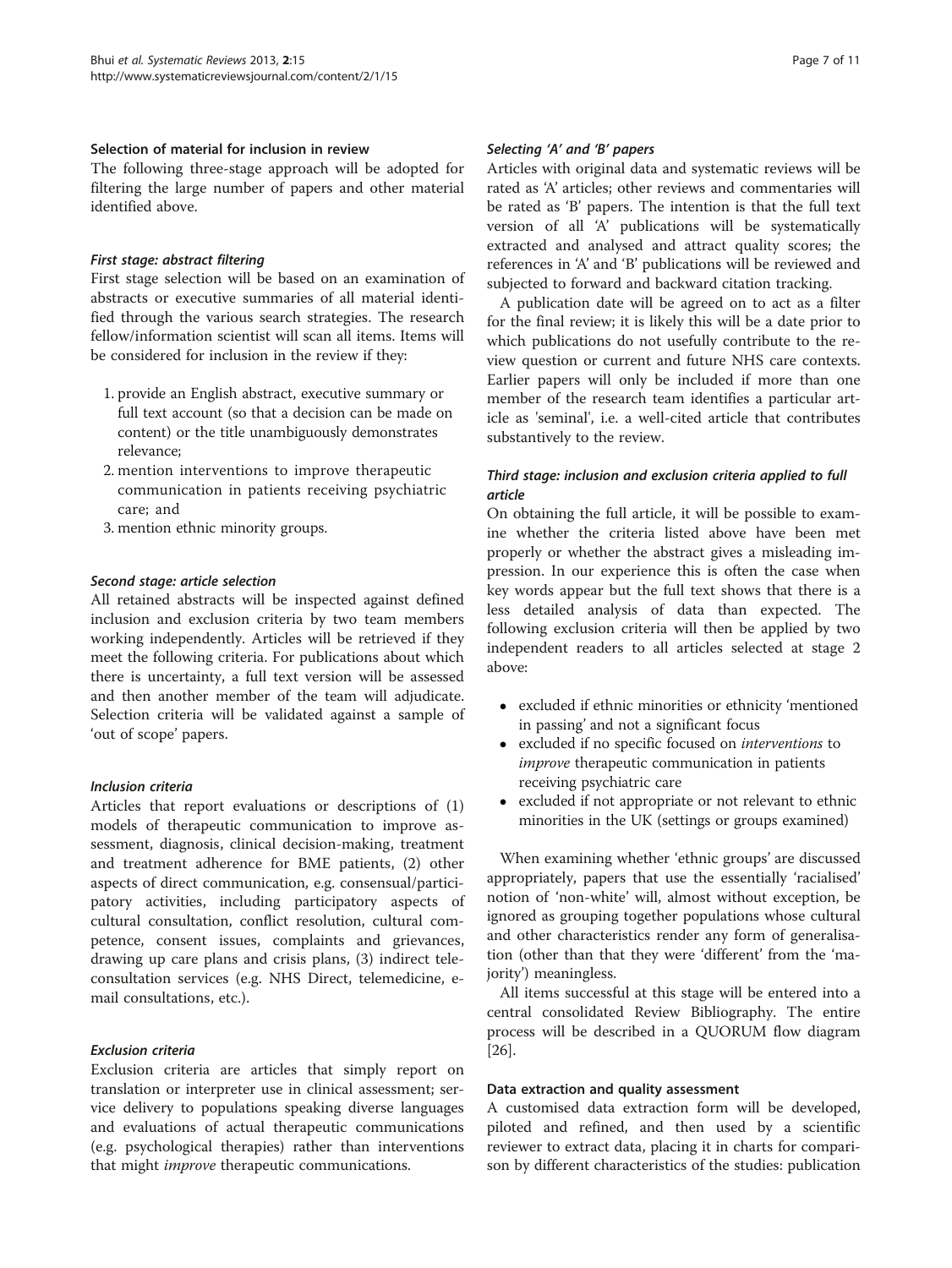date, study sample sizes and types of study, intervention type, research methods and findings, and quality score. The extracted data will be checked by a second independent scientific reviewer and we will resolve any disagreements by consensus.

The research papers will be assessed and scored for methodological quality using as a starting point schema already used by the applicants in previous systematic reviews. The quality of a study will be rated by discussion between reviewers; in the case of consensus not being reached, a third reader will become involved and, if necessary, arbitrate. Final rating schemes will be produced by testing an initial scheme in early ratings and using the approach advocated by different review bodies as follows:

- For intervention studies we will use the methods recommended in the Cochrane Handbook for Systematic Reviews of Interventions [[38](#page-10-0)].
- For epidemiological studies we will use the MOOSE guidelines for systematic reviews of observational studies, assessing for bias, confounding, regression, heterogeneity and modelling techniques employed [[39\]](#page-10-0).
- For qualitative studies we will use guidance from the Cochrane Qualitative Research Methods Group. This will involve assessing the adequacy of study design, recruitment, data generation, reflexivity and analysis (CASP approach) [[40\]](#page-10-0).
- Economic evaluation is not central to the review aims and objectives; nonetheless, where economic information is presented and across several studies, we will use the standard Drummond criteria as applied in our earlier reviews [[41](#page-10-0)].
- For quality of description of BME groups, we will use the criteria developed by the CEEHD and implemented by SCEH [[42\]](#page-10-0).

## Analysis and synthesis

## Analysis

We will set up a bibliographic database onto which all articles included in the final review will be entered. Each article meeting the review criteria will be summarised in an abstract and classified by subject, source, the context of the study, methodological type and quality, and key findings. For other articles key words will be recorded. This will provide an overview that will allow us to build up detailed profiles of individual issues, including the quality of the research evidence available for each area and research gaps. Our main analysis will bring together qualitative and quantitative research evidence on:

- 1. different types of intervention to improve therapeutic communications among BME patients receiving psychiatric care;
- 2. different categories, formats or elements of therapeutic communication perhaps revealing mechanisms, moderators and mediators;
- 3. the strength of evidence on efficacy and effectiveness, segmented by study design: pilot studies, definitive trials, observational studies or narrative/qualitative studies;
- 4. different populations of BME patients receiving psychiatric care; we wish to be able to identify effective interventions that generalise across BME populations. Analysis will consider the evidence available by ethnic minority group, age and gender.

## Meta-analyses

For trial data, quantitative analysis, outcome, effect sizes and the statistical comparisons of primary and secondary outcomes will be extracted, alongside any narrative outcome of potential explanations for mechanism of effect or adverse incidents. Bias will be considered in assessing methodological quality. If suitable results are identified, we propose to undertake meta-analysis of trial outcomes and observational study outcomes where the outcomes can be summarised in a similar form to permit pooling of estimates. Funnel plots will help identify publication bias. For dichotomous outcomes, we will calculate individual and pooled statistics as relative risks (RR) with 95% confidence intervals. For continuous data, individual and pooled statistics will be calculated as mean differences or standardised means differences with 95% CI. Several packages permit this to be done relatively easily and inexpensively (RevMan, Comprehensive Meta-Analysis, Stata). The research team are experienced at using these packages and providing systematic reviews with meta-analytic outcomes. We may also need to contact original authors of publications if the data are in a form whereby the outcome cannot be easily discerned or is in a form that does not easily permit pooling. We will seek the necessary summary data in the right form for pooling in meta-analysis, subject to ethical permissions and data protection guidance of the original study protocols.

Economic data will be extracted and classified in terms of the economic perspective (hospital, wider healthcare, health and social care, societal) and the type of evaluation undertaken (cost analysis, cost-minimisation analysis, cost-effectiveness analysis, cost-utility analysis or cost-benefit analysis). Historically, we have found better quality economic evidence in grey literature than in peer-reviewed publications [[43](#page-10-0)]. However, should there be sufficient data, analysis and interpretation will be by experts and colleagues in our existing university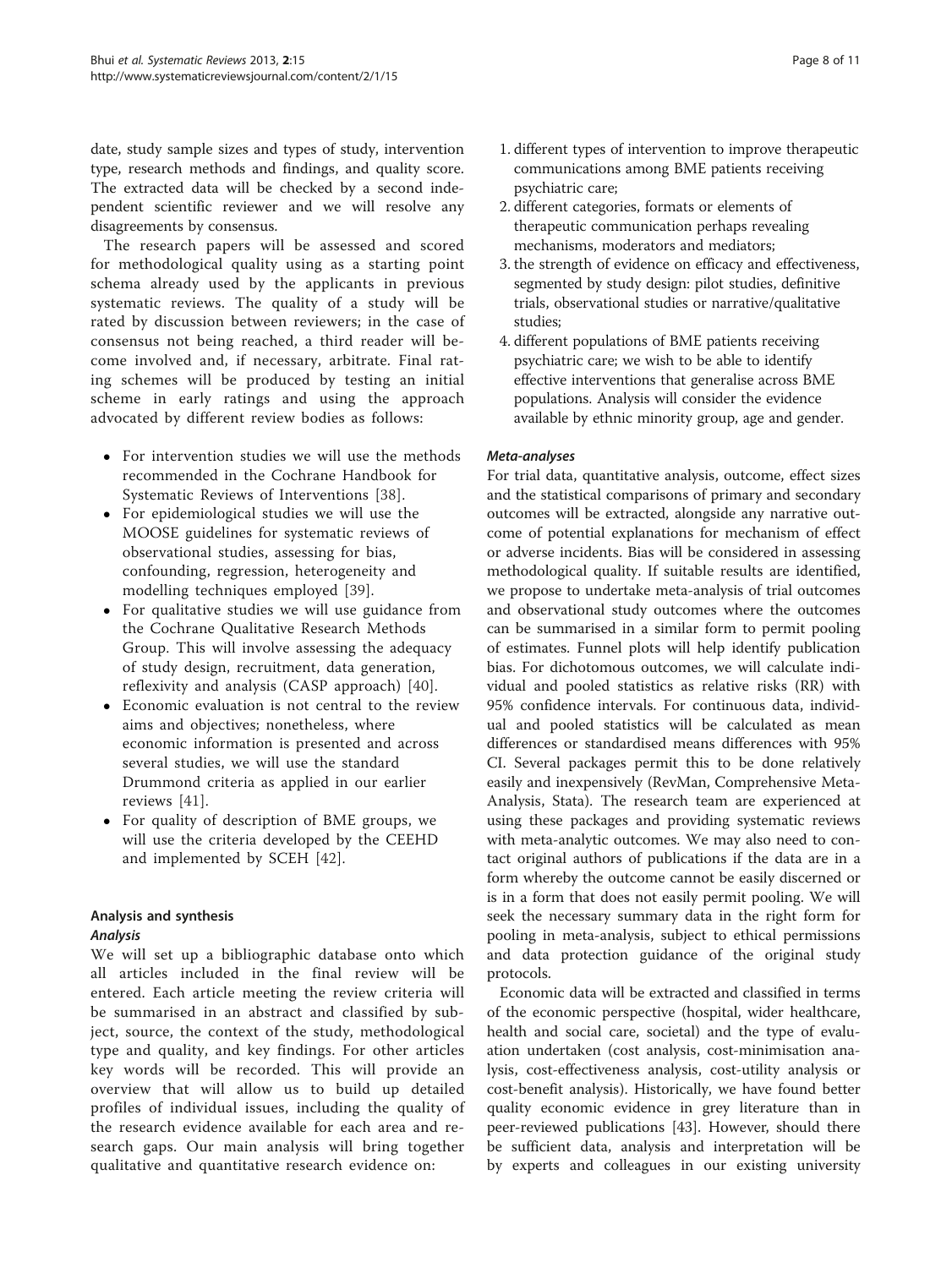departments, for example, Health Economics at Warwick, and economic expertise in the Pragmatic Trials Unit at the Wolfson Institute of Preventive Medicine at Queen Mary University of London.

#### Synthesis

Synthesis is a critical part of the review process, involving a critical analysis of the information extracted from the literature reviewed. Synthesis of the information generated in this review will be of supreme importance since policy-makers and others who will need the findings may not be trained in the techniques encountered or in the interpretation of the findings. The main purpose of synthesis will be to provide knowledge relevant to researchers, practitioners and policy makers.

In the synthesis, we will make no attempt to force the finding into an artificial unified framework of analysis, as it is often difficult to combine the results of different types of studies. Instead we aim to use the method of non-quantitative synthesis [which involves literature review, expert reviews of draft material, revision(s) of the draft, and development of policy options or recommendations] used by the US Office of Technology Assessment and by such organisations as the Dutch Health Council. Considerable information can be gained from such qualitative overviews through highlighting variations in the nature and strength of evidence. However, we consider that a meta-narrative approach is also important for research, practice and policy users. Therefore, a meta-narrative review [[27\]](#page-10-0), a type of 'systematic' review rather than a traditional expert-driven literature review, will ensure that rigorous, explicit and novel conclusions can be credibly drawn from the literature. This is a systematic way to synthesise diverse types of literature with a focus on identifying the 'storylines of research' within and across disciplinary boundaries. It will enable us to identify the meta-narratives of each discipline and to analyse the different 'discourses'.

## Service users and public involvement

Catch-A-Fiya is a network of BME mental health service users, some with skills in research, some in policy and some experts by experience. Catch-A-Fiya will be involved in attending project management and scientific steering group meetings, commenting on methodological challenges and the findings as they emerge, and the interpretation of the overall findings. The network will also help by taking part in a call for evidence; this may be an especially useful way of identifying grey literature and expertise in the voluntary and charity sectors. Members of the network will be able to contribute expertise by reading and commenting on short briefings on the findings sent to them for wider dissemination, ultimately feeding into dissemination. Afiya Trust is a

national public charity campaigning for better health among racialised groups; it works in health and social care settings, policy and health promotion; it is a strategic partner of DH that helps building capacity in the charitable sector for inequalities work. This will provide community channels for dissemination as well as the conventional ones through conferences and academic routes, publications in the academic press and in the lay and voluntary sector press. A report launch will be held under the auspices of Afiya Trust in partnership with Warwick, Queen Mary University of London and De Montfort University.

# **Discussion**

# Key findings

The review will provide meta-analytic, meta-narrative and narrative synthesis of the research literature. The review synthesis will enable robust identification of effective and comprehensive strategies for improvement of therapeutic communications in BME groups across a broad range of study designs, with careful interpretation of the findings [[44](#page-10-0)]. Priorities for future research will be identified through gaps in the evidence base, and also indications of where the evidence is promising and future replication studies or studies of mediation or moderation would be valuable. Our findings will have input from service users from Catch-A-Fiya (a service user network) and the Afiya Trust (a major national BME led third sector organisation), including interpretation of findings and exploring implications for practice, policy and research. This critical stage is often overlooked as a source of potential bias, but recent studies have shown that very different conclusions might be drawn even by experienced researchers [[42\]](#page-10-0). The review will produce recommendations for practitioners and policy makers where the evidence is sufficiently robust, taking account of different service contexts and illnesses. This approach will enable us to provide evidence of practical and policy relevance to inform further actions. This will also highlight research gaps and identify the most promising areas for future primary research.

## Wider context

Interventions may be relevant for improved therapeutic communication in other settings and therefore transferrable; the review will be sensitive to implications for other areas of health and social care (for example, bereavement services, or post-natal depression services or maternity care, and children's care services). Although such wider concerns are not part of the focussed research brief in this call, we will be able to provide a summary map of the types of evidence discovered in this review of relevance to other areas. This will be a brief non-systematic catalogue only so as not to undermine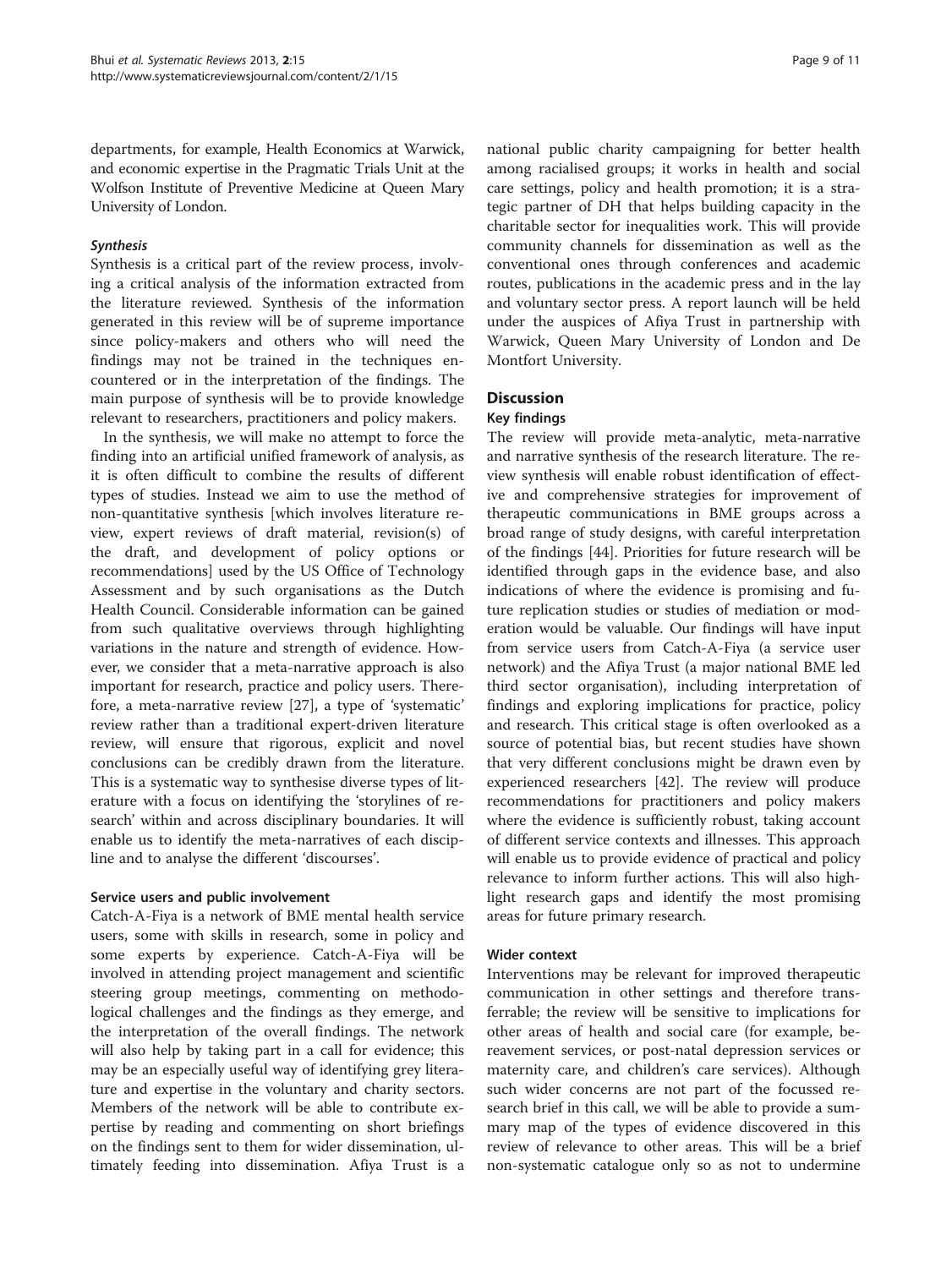<span id="page-9-0"></span>the key objectives and to preserve resources for the main project. The decisions around which groups to include will reflect relevance to the UK and whether there are lessons for services and interventions in the UK, for example, we will not include components of interventions where there are no evaluations, but primarily we will focus on interventions for which there are evaluations, or in the instance of the grey literature and case studies, where there is an evaluative conclusion.

# Additional file

[Additional file 1:](http://www.biomedcentral.com/content/supplementary/2046-4053-2-15-S1.doc) Annex A1. Provisional search strategy for MEDLINE for capturing diverse ethnic groups. Annex2: preliminary searches on key words using PubMed.

#### Competing interests

Financial competing interests: none.

Non-financial competing interests: Prof. Bhui is Director of MSc Transcultural Mental Healthcare and Director of Cultural Consultation Service at the Wolfson Institute of Preventive Medicine, Queen Mary University of London.

#### Authors' contributions

KB is PI on this HTA-funded project and prepared consecutive drafts of the original protocol with comments and suggestions from the rest of the research team. This article is a shortened and edited version of the original protocol and has not been substantially altered but restricted to protocol information rather than information sought by a funding agency. KB led on the re-edit of the original protocol; otherwise all authors contributed. All authors are contributing to the review through the steering group; KB is overall lead and leads specifically on the published quantitative and qualitative literature synthesis; MJ and AS lead on the grey literature and economic analyses. All authors were either applicants or collaborators on the original proposal. All authors read and approved the final manuscript.

#### Authors' information

The project will be led by Prof. Kamaldeep Bhui at QMUL, applicants at QMUL (Dr. R. McCabe), Warwick University (Prof. S. Weich, Prof. S.Singh) and collaborators at Warwick and De Montfort Universities (Prof. A. Szczepura, Prof. M. Johnson) and at Afiya Trust (Rampaul Chamba and Sola Afuape). Afiya and its related service user networks will be the main avenue of publicpatient involvement through its national networks. The team are experienced in mixed methods research, systematic reviews and evidence synthesis across a broad range of study designs. The team are also experienced in developing policy, implementing and testing policy, health services research and clinical practice issues. The team members are part of an effective collaborative group and associated networks, and are all committed to quality in scientific research and evidence synthesis. Prof. Kamaldeep Bhui is a psychiatric epidemiologist and has expertise in

systematic review methods for randomised trials and meta-analysis, observational studies and synthesis of grey literature; published systematic reviews include review of ethnicity and outcomes of detention and admissions, ethnicity and self harm and suicide, ethnicity and personality disorder, work stress, ethnicity and chronic fatigue, and cultural competency. KB is developing a cultural consultation intervention that is gathering pilot data; he has been part of a national evaluation of Delivering Race Equality and undertaken population studies of adolescent and adult mental health and health services research including ethnicity and pathways into care (EPIC). KB led the team preparing the compendium of mental health outcomes and chaired the Access & Engagement sub-panel of the NICE guideline update on schizophrenia. He is a member of the EU and International networks on migration and mental health, ethnicity and health, and cultural psychiatry; he works with community agencies and charities promoting health and well-being in populations and in specialist psychiatric care.

Dr. Rose McCabe has expertise in mixed methods studies and systematic reviews and a wide knowledge of methods used to analyse communication

in psychiatry. Her research focuses on identifying effective communication and improving communication to optimise the experience of treatment and patient outcome. Relevant current projects include studies of how suicide risk assessment is conducted, communication in treatment and its association with patient outcome and communication skills training to improve communication about psychosis.

Prof. Scott Weich is a psychiatric epidemiologist with a track record of research into determinants and outcomes of mental disorders. His research includes investigation of all forms of inequality in rates of the most common mental disorders. He has collaborated on several national surveys of psychiatric morbidity in the UK, including EMPIRIC – the largest study of mental disorder in ethnic minorities in the UK. He was lead investigator on a qualitative study of the experiences of users of acute mental health services in a deprived, multi-ethnic inner city community and (with KB and SS) on the evaluation of the national Focused Implementation Site (FIS) roll-out – a key element of the Delivering Race Equality (DRE) programme.

Prof. Swaran Singh is an expert in early intervention services for people with schizophrenia and completed a systematic review of the mental health act and ethnicity. He has studied transitions from child to adult services and holds an NIHR programme grant on ethnicity and mental health, and pathways to care.

Prof. Ala Szczepura is Professor of Health Services Research at Warwick Medical School. She has over 20 years of experience in policy and evaluative research in health care. She has a long-standing interest in provision of services to meet the needs of diverse populations. In 2001 she was awarded a grant to establish a UK Centre for Evidence in Ethnicity, Health and Diversity (CEEHD) jointly at Warwick and De Montfort University as part of the ESRC's evidence-based policy and practice initiative. In 2004, CEEHD was appointed to develop a Specialist Library for Ethnicity and Health for the NHS Knowledge Management Programme. In 2009, the Collection became part of a new initiative NHS Evidence under the direction of NICE. She has experience of undertaking a large number of reviews in the area of ethnicity and health.

Prof. Mark Johnson has 30 years of experience in conducting research into ethnicity and health issues and specialises in community/user-linked research approaches. He has also worked extensively with Prof. Szczepura and others in the conduct and analysis of structured reviews that include and critically assess the contribution of 'grey literature' and community-based studies. He is the Specialist Advisor on ethnicity and equality issues for NHS Evidence (NICE) and will also manage the linkages with Afiya Trust and other community-based user perspectives as well as the 'research user' community of practitioners (including the 560-strong membership of the electronic community of practice), which will be used to locate work in progress and unpublished studies. He will assist in the location, grading and evaluation of unconventional sources of evidence.

#### Acknowledgements

PPI collaborators include the Afiya Trust, originally Patrick Vernon who recently left the CEO role, and more recently Rampaul Chamba, Trustee and Service User Lead, and Sola Afuape, the chair of Afiya. Rabeea'h Aslam is the research fellow at QMUL, and Diana Clay is the information scientist at Warwick undertaking this work.

#### Funding

NIHR Methodology Panel funding from HTA: evidence synthesis 10/141.

#### Author details

<sup>1</sup>Barts and the London School of Medicine & Dentistry, Wolfson Institute of Preventive Medicine, Room Number: OAB 108, Centre for Psychiatry, Old Anatomy Building, Charterhouse Square, London EC1M 6BQ, UK. <sup>2</sup>Social and Community Psychiatry, Newham Centre for Mental Health, Cherry Tree Way, Glen Road, London E13 8SP, UK. <sup>3</sup>Mental Health & Wellbeing, University of Warwick, Medical School Building, Gibbet Hill Campus, Coventry CV4 7AL, UK. <sup>4</sup> MSRC/CEEHD, De Montfort University, Hawthorn Building 00.20, The Gateway, Leicester LE1 9BH, UK. <sup>5</sup>Health Sciences, Warwick Medical School Social Studies Building, Main Campus, Coventry CV4 7AL, UK.

#### Received: 16 January 2013 Accepted: 4 February 2013 Published: 25 February 2013